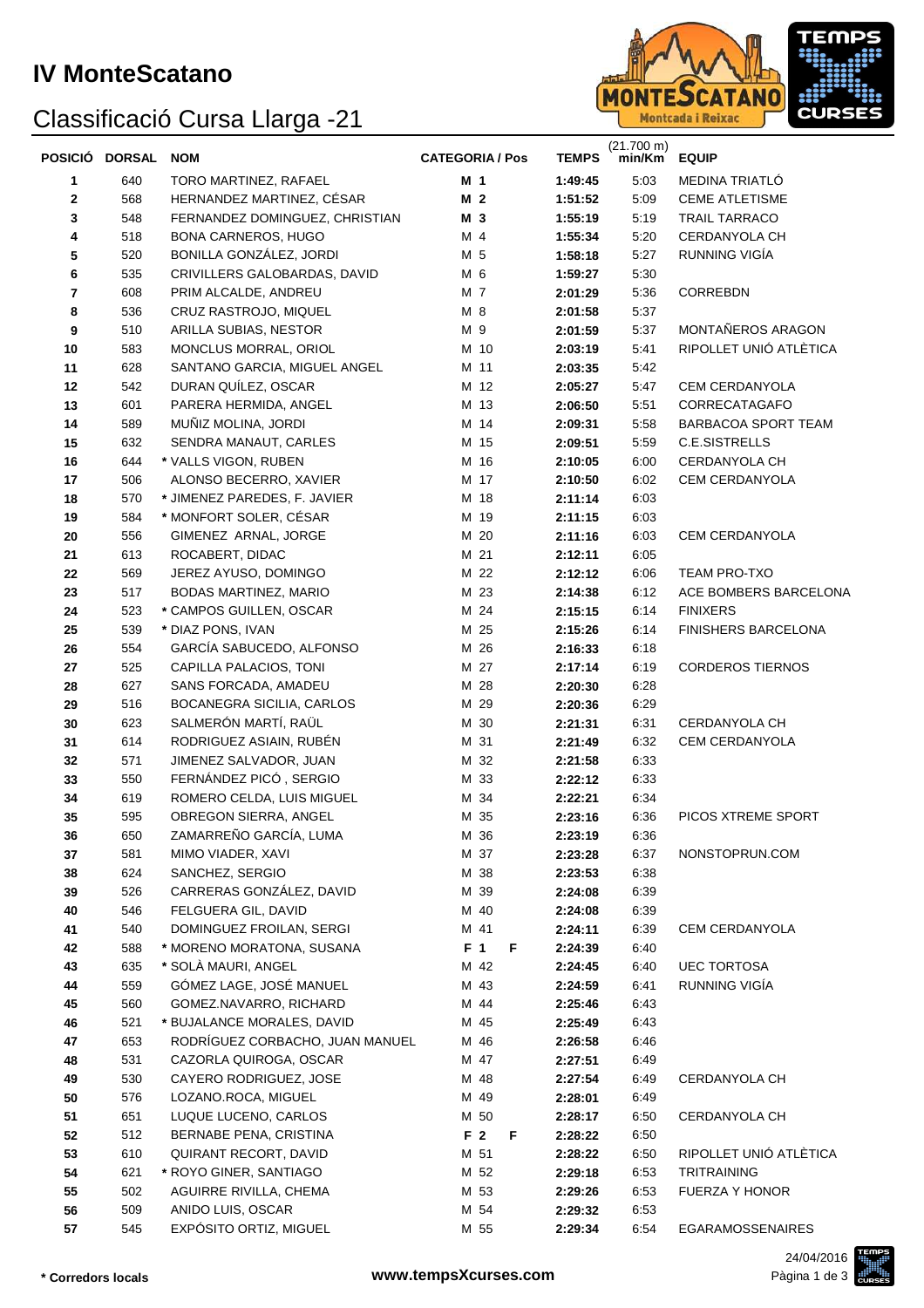## Classificació Cursa Llarga -21



| POSICIÓ DORSAL NOM |     |                             | <b>CATEGORIA / Pos</b> | <b>TEMPS</b> | (21.700 m)<br>min/Km | <b>EQUIP</b>                   |
|--------------------|-----|-----------------------------|------------------------|--------------|----------------------|--------------------------------|
| 58                 | 533 | * CLIMENT MARTÍ, DAVID      | M 56                   | 2:30:33      | 6:56                 | CERDANYOLA CH                  |
| 59                 | 565 | GUARDIA PULIDO, FRAN        | M 57                   | 2:31:19      | 6:58                 | RUNNING VIGÍA                  |
| 60                 | 582 | MOLINA LINIO, JORDI         | M 58                   | 2:31:57      | 7:00                 | <b>C.E.MINDUNDIS TEAM</b>      |
| 61                 | 630 | SARDA FERNANDEZ, JORDI      | M 59                   | 2:31:57      | 7:00                 | <b>C.E.MINDUNDIS TEAM</b>      |
| 62                 | 519 | BONET SANFELIU, GERARD      | M 60                   | 2:32:16      | 7:01                 | CERDANYOLA CH                  |
| 63                 | 607 | PERNIAS RAMIREZ, RAFA       | M 61                   | 2:32:37      | 7:02                 |                                |
| 64                 | 598 | OSUNA CAPITÁN, JESÚS        | M 62                   | 2:32:58      | 7:03                 |                                |
| 65                 | 422 | NOVO SELAS, JOSÉ            | M 63                   | 2:33:06      | 7:03                 | C.E.FONDISTES LA LLAGOSTA      |
| 66                 | 603 | PASTALLE AMAT, FRANCESC     | M 64                   | 2:33:12      | 7:04                 | <b>MINDUNDIS TEAM</b>          |
| 67                 | 597 | ORTEGA JIMENEZ, XAVI        | M 65                   | 2:34:14      | 7:06                 |                                |
| 68                 | 649 | VIVES MELENDEZ, SERGI       | M 66                   | 2:34:43      | 7:08                 | <b>C.A.NOU BARRIS</b>          |
| 69                 | 532 | CHORRERO, RICHARD           | M 67                   | 2:34:53      | 7:08                 |                                |
| 70                 | 611 | RIVAS FERNANDEZ, MAYCA      | F 3<br>F               | 2:35:03      | 7:09                 |                                |
| 71                 | 655 | TOMA, IACEB                 | M 68                   | 2:35:17      | 7:09                 | LA GRANADA                     |
| 72                 | 551 | FEU HUERTA, JORDI           | M 69                   | 2:35:37      | 7:10                 | <b>C.A.NOU BARRIS</b>          |
| 73                 | 555 | <b>GARCIA VALERA, JOSE</b>  | M 70                   | 2:36:05      | 7:12                 | <b>FALCO</b>                   |
| 74                 | 563 | GONZALO CARRASCAL, CESAR    | M 71                   | 2:36:31      | 7:13                 | C.N. CALDES                    |
| 75                 | 639 | TÉLLEZ GALLEGO, MIGUEL      | M 72                   | 2:37:13      | 7:15                 | RUNNING VIGÍA                  |
| 76                 | 572 | JOVÉ ADSUAR, ORIOL          | M 73                   | 2:37:35      | 7:16                 | <b>ANDRERUNNERS</b>            |
| 77                 | 538 | DE LA HOZ GONZÁLEZ, QUIQUE  | M 74                   | 2:38:05      | 7:17                 | <b>C.A.NOU BARRIS</b>          |
| 78                 | 524 | * CAMPOS GUILLEN, CÉSAR     | M 75                   | 2:38:08      | 7:17                 |                                |
| 79                 | 620 | ROPERO GONZÁLEZ, OSCAR      | M 76                   | 2:39:12      | 7:20                 | <b>CEGUB</b>                   |
| 80                 | 577 | MACIAN TAPIA, GEMMA         | F 4<br>F               | 2:39:13      | 7:20                 | <b>GRUP CORREDORS MOLLET</b>   |
| 81                 | 585 | MONTANÉ SALUD, JOSEP MARIA  | M 77                   | 2:40:00      | 7:22                 | <b>PERRONCELS</b>              |
| 82                 | 654 | ROVIRA VIDAL, OSCAR         | M 78                   | 2:40:08      | 7:23                 |                                |
| 83                 | 633 | SERRA CANER, JOSEP          | M 79                   | 2:40:45      | 7:24                 | <b>ASME</b>                    |
| 84                 | 596 | OJEDA CAMARA, ALBA          | F 5<br>F               | 2:42:08      | 7:28                 | <b>RIOS RUNNING</b>            |
| 85                 | 552 | GARCIA JANÉ, JOAN           | M 80                   | 2:42:10      | 7:28                 | TRIAVERD                       |
| 86                 | 641 | * TORRES MILLA, PATRICIA    | F 6<br>F               | 2:42:26      | 7:29                 | CERDANYOLA CH                  |
| 87                 | 636 | SOLSONA PALAU, TONI         | M 81                   | 2:42:26      | 7:29                 | VACARISSESCORRE                |
| 88                 | 587 | MORAL HIDALGO, OSCAR        | M 82                   | 2:42:30      | 7:29                 |                                |
| 89                 | 605 | PATRICIO REY, FERNANDO      | M 83                   | 2:44:29      | 7:35                 | CLUB ATLETISMO CAMBADOS        |
| 90                 | 622 | RUBIO ANDRES, RUBÉN         | M 84                   | 2:45:28      | 7:38                 | RUNNING VIGÍA                  |
| 91                 | 515 | <b>BLAS BOCIGAS, XAVIER</b> | M 85                   | 2:45:29      | 7:38                 | <b>C.A.NOU BARRIS</b>          |
| 92                 | 544 | ESTIRADO NIETO, MANOLO      | M 86                   | 2:45:36      | 7:38                 | CORREDORS POLINYÀ              |
| 93                 | 602 | PARERA RICÓS, ALBERT        | M 87                   | 2:45:52      | 7:39                 |                                |
| 94                 | 643 | VALCARCEL MARTOS, MANUEL    | M 88                   | 2:46:47      | 7:41                 | RUNNING VIGÍA                  |
| 95                 | 511 | BALCELLS MORELL, ORLANDO    | M 89                   | 2:47:22      | 7:43                 | RUNNING VIGÍA                  |
| 96                 | 594 | NOVA PADIAL, JORDI          | M 90                   | 2:47:26      | 7:43                 | RUNNING TAQUÍGRAFO             |
| 97                 | 527 | CARRETERO SAN JOSÉ, JAIRO   | M 91                   | 2:47:41      | 7:44                 | ALLIBERA SENSACIONS            |
| 98                 | 541 | DUCH MORLANS, LLUÍS         | M 92                   | 2:47:50      | 7:44                 |                                |
| 99                 | 513 | BERTOS GONZÁLEZ, JAVIER     | M 93                   | 2:48:26      | 7:46                 | <b>MAKLOSKIS TEAM</b>          |
| 100                | 625 | SANCHEZ ORTEGA, FRAN        | M 94                   | 2:48:58      | 7:47                 | CORREDORS POLINYÀ              |
| 101                | 593 | NIETO MOLINA, SONIA         | F 7<br>F               | 2:49:14      | 7:48                 | MAIMAKANSU                     |
| 102                | 529 | CASTILLEJO CALERO, JONATAN  | M 95                   | 2:49:45      | 7:49                 | <b>GUB</b>                     |
| 103                | 507 | ALVAREZ GAZQUEZ, ANGEL      | M 96                   | 2:50:33      | 7:52                 |                                |
| 104                | 637 | SORIANO LOZANO, RUBEN       | M 97                   | 2:50:41      | 7:52                 | RUNNING VIGÍA                  |
| 105                | 508 | ALVAREZ HERNANDEZ, RAUL     | M 98                   | 2:53:27      | 8:00                 | ACE BOMBERS BARCELONA          |
| 106                | 575 | LOPEZ LOPEZ, RAMON          | M 99                   | 2:53:35      | 8:00                 | QWELLNESS                      |
| 107                | 617 | * RODRIGUEZ GARCIA, EMILIO  | M 100                  | 2:53:42      | 8:00                 | J.A.MONTCADA                   |
| 108                | 642 | TORT BAÑOS, JOSEP           | M 101                  | 2:54:40      | 8:03                 |                                |
| 109                | 606 | PEDRAZA DURÁN, TOMÁS        | M 102                  | 2:54:41      | 8:03                 | CEF FEM FORÇA                  |
| 110                | 631 | SEGARRA JULIÀ, JORDI        | M 103                  | 2:54:41      | 8:03                 | FABRICA DEL CARTUCHO           |
| 111                | 557 | GODINO MOLINA, ANDRÉS       | M 104                  | 2:54:47      | 8:03                 | RUNNING VIGÍA                  |
| 112                | 615 | RODRÍGUEZ DE BARRIO, JESÚS  | M 105                  | 2:55:09      | 8:04                 |                                |
| 113                | 580 | * MARTIN DELGADO, JORGE     | M 106                  | 2:55:11      | 8:04                 | <b>CLUB MUNTANYA HORITZONS</b> |
| 114                | 579 | MARTIN DELGADO, JOSE MANUEL | M 107                  | 2:55:14      | 8:05                 | CLUB MUNTANYA HORITZONS        |